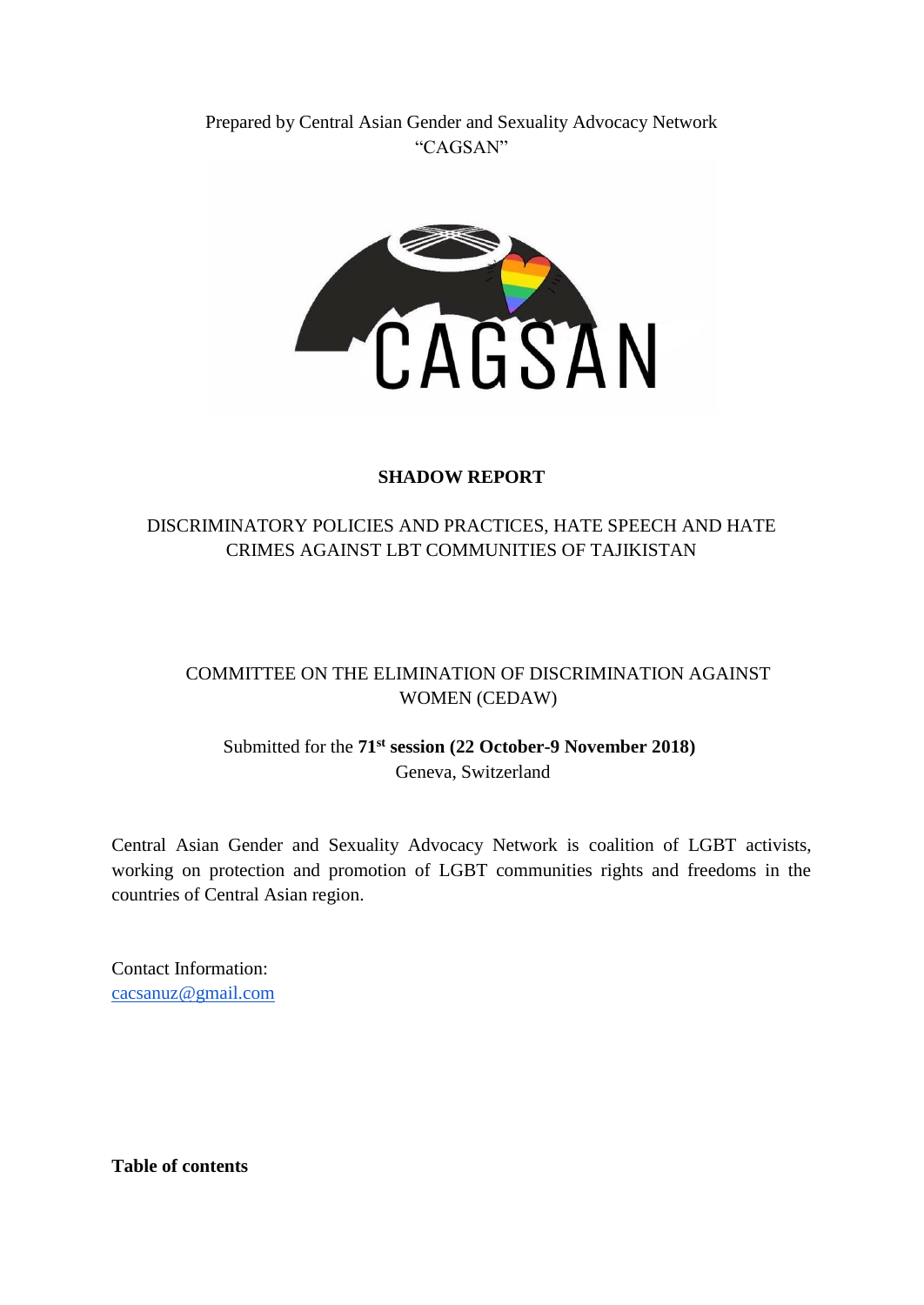Executive summary

- 1. Key terms
- 2. Introduction
- 3. Status of LBTI people in Tajikistan
	- 3.1. Discrimination and violence against LBT people
	- 3.2. Vulnerability position of civil society groups working with LBT people

### **EXECUTIVE SUMMARY:**

This shadow report is based on cases documented by Central Asian gender and sexuality advocacy network "CAGSAN" in 2016-2018, describing the situation of lesbian, bisexual women, transgender (LBT) people in Tajikistan.

This report focuses on cases where LBT individuals become targets for police officers because of their sexual orientation or gender identity, and describes how the police use the vulnerable position of LGBT persons and blackmail them for financial gain. The report describes cases of physical and sexual violence by police officers, as well as the reasons for the continued extortion and violence by the police and ill-treatment by non-state actors in an environment of almost complete impunity.

The report also draws attention to the vulnerability of civil society groups working with LBT persons in Tajikistan to government pressure.<sup>1</sup>

### **1. KEY TERMS:**

-

**LBT** – abbreviation for lesbian, bisexual women and transgender people.

**Lesbians** are women, who experience emotional, romantic and physical attraction to other women.

**Bisexual women** are women, who experience emotional, romantic and physical attraction both to men and women.

**Transgender people** are people who regard the sex that was identified at birth as not reflecting, or not fully reflecting their gender identity. For the purposes of this report both transgender men and women are included. Transgender women are people who were assigned male sex at birth but identify and live as women. Transgender men are people who were assigned female sex at birth but identify and live as men.

**Sexual Orientation** is the way in which a person's sexual and emotional desires are directed. The term categorizes according to the sex of the object of desire—that is, it describes whether a person is attracted primarily toward people of the same or opposite sex or to both.

**Gender identity** to refers to each person's deeply felt internal and individual experience of gender, which may or may not correspond with the sex assigned at birth, including the personal sense of the body (which may involve, if freely chosen, modification of bodily appearance or function by medical, surgical or other means) and other expressions of gender, including dress, speech and mannerisms.

 $1$  We just want to be who we are!" LGBT PEOPLE IN TAJIKISTAN: BEATEN, RAPED AND EXPLOITED BY POLICE, 3 July 2017, available at<http://iphronline.org/wp-content/uploads/2017/06/LGBT-en-for-web.pdf>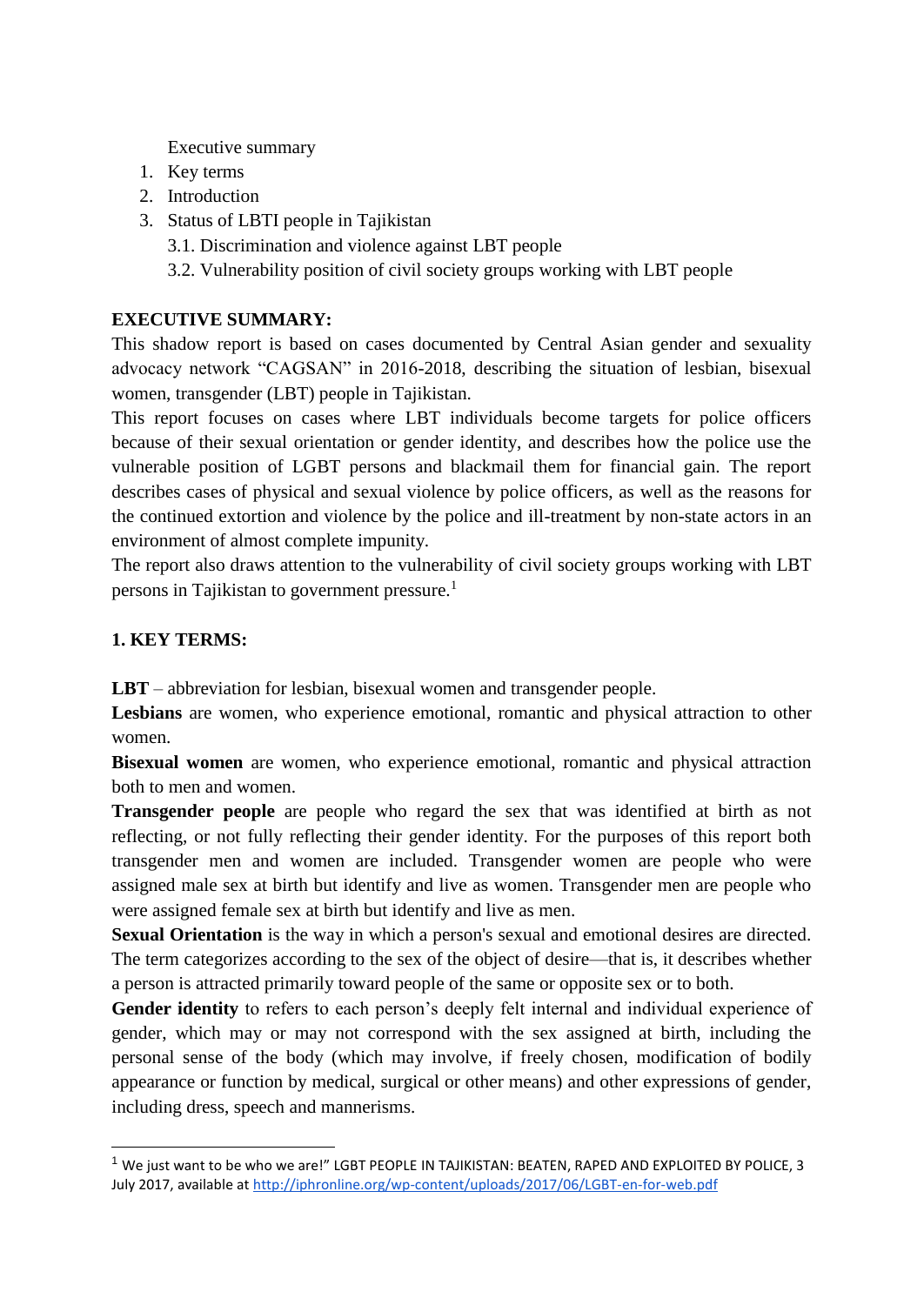### **2. INTRODUCTION**

Despite the fact that, consensual homosexual relations between adults were decriminalized in Tajikistan in 1998, the level of homophobia and transphobia has since then increased due to various internal and external influences.<sup>2</sup>

Rights of lesbian, bisexual and transgender (LBT) people in Tajikistan are often violated in the most blatant way, while homophobic and transphobic attitudes are widespread in Tajik society.

In previous CEDAW Sessions Tajikistan government has not report any cases on situation of LBT women in Tajikistan, even on the contrary, the Tajikistan State is taking steps to officially limit the rights of lesbians, bisexual women and transgender people in the country. In 2014 In a press release issued by the Ministry of Foreign Affairs in 2014, "homosexuality" are considered as elements of the list of crimes and offenses against morality and public order with which the Ministry is obliged to fight. In another 2014 press release, the Ministry informs that in relation to three people, "the necessary measures were taken for homosexual behavior" and furthermore, that it is 'normal' to violate their rights while the level of homophobic and transphobic violence in Tajikistan has dramatically increased since introduction of the the list of LBT people. Ministry of Internal Affairs started creating lists of LGBT people in 2016, by which it allows police officers to track and hunt down LGBT people, arbitrarily arresting them, torturing and extorting them.

As civil society we have documented cases of "corrective" rape of lesbian and bisexual women and family violence, none of which is addressed by any of the governments.

It is clear that existing legislation and policies in these countries do not protect LBT people from violence and discrimination, while incitements to violence and discrimination against LGBT people are on the rise under the influence of negative publications in media and ongoing impunity of attackers. More and more LBT people from the region are forced to flee and seek refuge in third countries.

In spite of the many acts of intolerance, discrimination and violence, the government of Tajikistan has forced organizations providing assistance and services to LBT people and sex workers to close. They are forced to go underground and are not allowed to receive funding, while they are essential in promoting tolerance and non-discrimination of LBT people and sex workers, and in providing assistance and services.

### **3. STATUS OF LBT PEOPLE IN TAJIKISTAN**

**3.1 Discrimination and violence against LBT people**

-

<sup>2</sup> Операции по смене пола – редкость, и общественные предрассудки удерживают трансгендеров от этого шага https://iwpr.net/ru/global-voices/.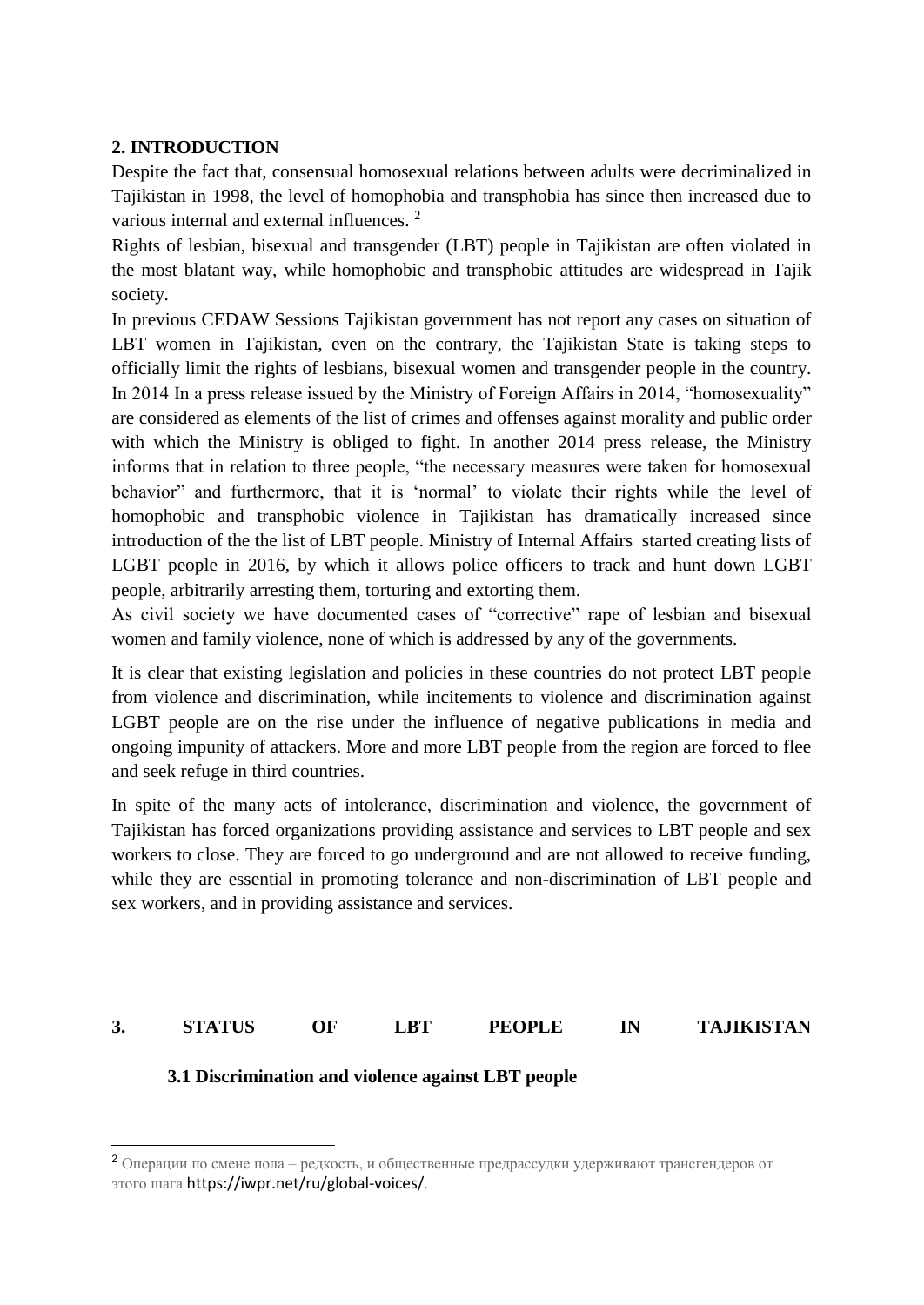Homosexuality is legal in Tajikistan, and there is no legal basis for police officers to prosecute members of the LGBT community if they have not violated laws that apply to all residents of Tajikistan.

However, there is reason to believe that the Ministry of Internal Affairs and its representatives go beyond the law and add the fight against homosexuality to their legally sanctioned duties in the fight against crimes and offenses against public order and morality under the Criminal Code and the Code on Administrative Offenses of the Republic of Tajikistan.

According to activists and community representatives, tacit instructions on preventive work aimed at combating "the spread of homosexuality" were given to employees of the bodies of the Ministry of Internal Affairs dealing with crimes against public order and morality (and represented in all regions of the country).

The pressure of police officers on the LBT community reached its peak during raids conducted in 2014, however, reports of pressure were regularly received in the future. Police officers threatened to disclose information about the sexual orientation or gender identity of LBT persons to their families, neighbors or employers and extorted money from them in exchange for keeping secrets.

Many NGO activists reported that employees of the Ministry of Internal Affairs, designed to combat moral crimes and offenses, were often implicated in extortion and other illegal actions, and the IHRL documented several such incidents. There were reports that ordinary police officers from the district and city police stations also participated in such illegal actions.

Several NGO representatives said that lesbians, bisexual and trans people face the problem of intimidation and abuse by police officers mainly in cities. In rural areas, they tend to keep their sexual orientation secret, and local police rarely find out about them. Thus, the possibility of blackmailing homosexual and bisexual women and men by police officers in order to generate additional income is a side effect of the relative freedom of action and anonymity of LBT people living in cities. The situation with LBT women in the country is deteriorating, especially in small towns and regions, when women don't dress peculiarly, are friends with men, don't want to marry someone whom their parents find as husbands, very often abused by relatives and family. There is a double discrimination of LBT women in the country, because Tajikistan is a patriarchal country and men dominate in many areas and the family.

Police officers reportedly often press these charges only in order to gain financial gain or force an LGBT person to become an informer. The inability of the police to act strictly within the framework of the law is manifested not only in relation to LGBT persons working in the field of sex services. However, in these cases, unlawful actions by police officers are often accompanied by manifestations of homophobia or transphobia, as well as the use of the vulnerable position of LGBT people<sup>3</sup>.

-

<sup>&</sup>lt;sup>3</sup> We just want to be who we are!" LGBT PEOPLE IN TAJIKISTAN: BEATEN, RAPED AND EXPLOITED BY POLICE, 3 July 2017, available at<http://iphronline.org/wp-content/uploads/2017/06/LGBT-en-for-web.pdf>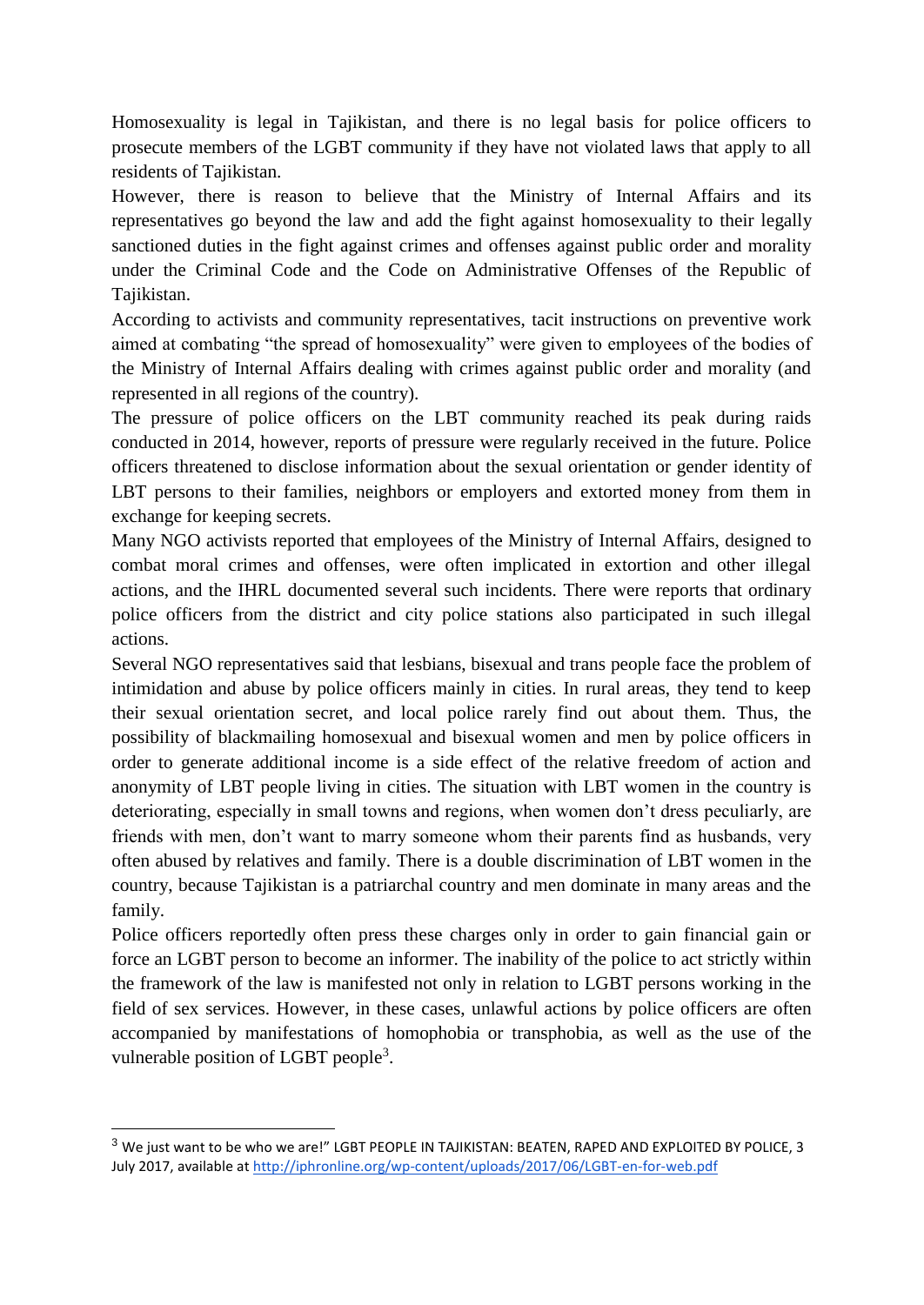#### *Case №1. Trans female K, 32 years old Dushanbe.*

*Trans woman 5 years ago, having changed the documents, there was a very difficult path of humiliation and suffering. After changing documents, she began working in nightclubs to somehow make a living. Almost every night, as she tells herself she was pestered by nightclub visitors, tried to rape. Sometimes they succeeded, because they knew about her identity and threatened with blackmail. Recently, she changed her job to a better one. I acquired support from a policeman who worked on her site, systematically paying money to be left alone. Her last appeal was in July 2018, when some people came to work for her, then law enforcement officials, calling themselves Interior Ministry officers, began to ask for all identity documents, they said they know who she is and she should not work in the service sector . They began to blackmail her to leave this place of work.*

#### *Case № 2. Trans woman is 28 years old. Dushanbe.*

*Since 2016, the transgender has tried to change documents, but the registry office told her that she needed to go to court. The judicial authorities, in turn, refused to accept the application from the Transgenschyna, referring to the fact that this was not within their authority, and there was no dispute between the Transgenschyna and the Civil Registry Office, since the Civil Registry Office did not refuse to change the documents in Transzhensky. After receiving such a written response in court, the trans-woman wrote to the registry office in writing, but did not receive a written report. The registrar verbally replied that in the normative legal acts of the RT regulating the activities and powers of the registry offices, it is not specified that they can change the sex in the documents proving the identity of the citizen. After many attacks, beatings and blackmail in almost 24-month appeals to the bodies of the Dushanbe registry office, the transgender woman had to go to Russia and engage in sex work in order to feed herself.*

#### *Case №3. Trans man. 37 years old Dushanbe.*

*Trans man tried to change the documents, after repeated incidents on the streets when a group of guys pestered and several times even beat, asked to show the passport, who he really is. The crowd shouted loudly on the street that they know that he is a woman who walks in men's clothes. There were also incidents on the passage of customs control, when the employees of passport control mocked and sent trans man to the inspection of women. The last time, when a trance man turned to a psychiatric clinic, he was forced to lie in the clinic for 21 days, explaining that only after that they would give a certificate, which is necessary for a sex change in the document. When he refused to go to the hospital, he was told that they would then tell him to the police that he was not an adequately-mentally ill woman. In August of 2018 he was called by the district police officer and a rather difficult conversation took place in which he said that he was angering God, and for this there would be a payment. After this conversation, the trance man received a summons for the appearance in the ATS of one of the districts of Dushanbe. Transmen man decided to flee the country. Taking family members, he left the country indefinitely.*

### **Recommendation:**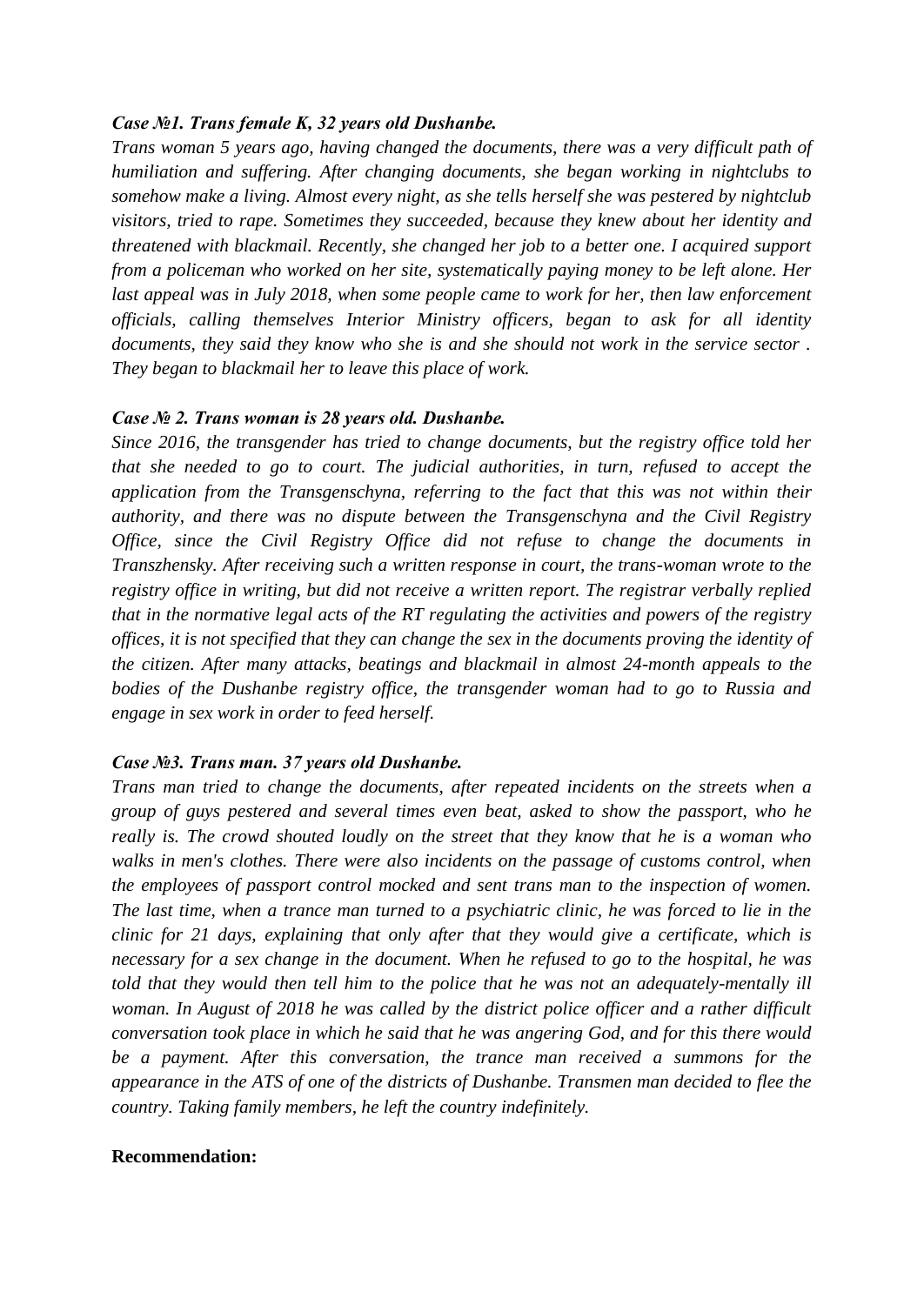- 1. The Tajik government to stop persecution and extortion of LGBT people and dismantle any official and unofficial lists of LGBT individuals.
- 2. Withdraw all discriminatory legislations and policies and introduce antidiscrimination legislation and effective policies to promote tolerance and nondiscrimination.
- 3. Develop and implement a system of awareness raising of law enforcement agencies on issues of sexual orientation and gender identity, including through the inclusion of educational blocks on SOGI in the curricula of higher education institutions that prepare law enforcement officers in cooperation with LGBT organizations.
- 4. Guarantee equal access to justice and provide effective legal protection to LGBT people by law enforcement bodies.
- 5. Work with anti-corruption agencies to combat acts of blackmailing and extortion of LGBT people by police officers.
- 6. Confirm in legislation and procedural norms the right to self-determined gender identity, recognized in official and other documents; waive the condition that such persons should undergo surgery before changing their legal gender.

# **3.2 Vulnerability position of civil society groups working with LBT people**

The manifestations of homophobia, transphobia and social stigma faced by LBT people in Tajikistan also affect NGOs working with this marginalized group.

Tajik civil society groups collaborating with LBT people in the framework of health and human rights programs are not invited to participate in working groups and round tables organized by the government. Thus, they are deprived of the opportunity to contribute to the discussion on policy and legislation relevant to their field of activity, and also can not promote cooperation between Tajikistan and the UN treaty bodies and mechanisms, as well as the United Nations Universal Periodic Review.

A number of representatives of NGOs in Dushanbe, Khujand and Kurgan-Tube who defend the rights of sexual minorities or collaborate with LBT people in the framework of HIV prevention programs reported that in recent years government officials have repeatedly accused their NGOs of "promoting homosexuality", "spreading HIV / AIDS "And" subversion against Tajik culture through the introduction of Western values into it. " In 2015, a senior official from the Ministry of Internal Affairs responsible for combating crimes and offenses against public order and morality, told the Tajik human rights defender that, in his opinion, homosexuality is alien to the traditions of Tajikistan and "came to us from the West."

In recent years, local and international human rights organizations have expressed increasing concern over the restrictions on the freedom of action of independent civil society organizations in Tajikistan. The need for registration and excessive demands on NGOs in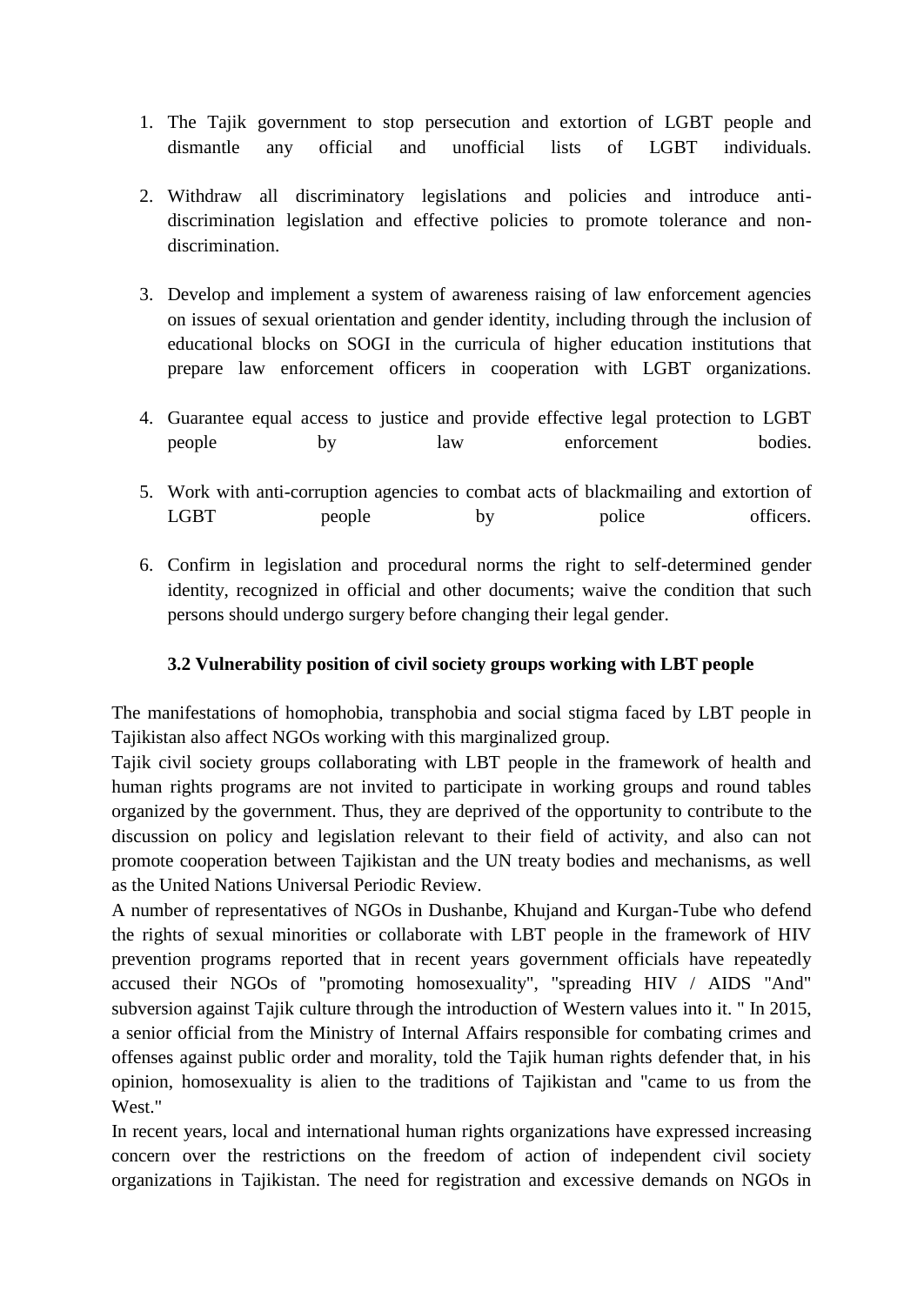terms of accountability gives the Ministry of Justice and other government agencies wide powers and opportunities for undue interference in the activities of NGOs. Groups working with sexual minorities are especially vulnerable to government pressure in the face of homophobia and transphobia in society. In recent years, there have been a number of cases in which the authorities put pressure on NGOs of this profile in order to force them to stop cooperating with LBT women<sup>4</sup>.

*Case №4. Sughd region. Lesbian 33 years old, met a girl. After, her parents found out about her relationship, she was forcibly married. The girl is married about 7 years old has 2 children. In 2016, she met the girl on the Internet and later established a relationship with her. Periodically, they met in secret. At the end of 2016, her husband found her correspondence. After that, he closed her at home and beat her. I did not let go to go out and go home to relatives. When she wanted to leave him, he began to blackmail her, that she would tell her family and take her children for an immoral way of life. She had to stay with him for the sake of children, under constant reproaches and bullying. She is confident that the police and the court will not defend her, and will stand on the side of the children's father, having learned about her orientation.*

*Case №5. Khatlon region. Case was registered in 2017. A lesbian girl, who was a Jew in a village, dressed as a man, her parents not approving of her clothes, manners and behavior began to take her and force her to a religious preacher so that he would read her suras for healing. Mulla also recommended to take the girl to the doctors, the psychologist Doctors prescribed sedative drugs, also suggested that a "gin" could move into the girl and be better treated by religious methods. In the middle of 2018, after passing a course of treatment in public medical institutions and religious methods, parents forced the girl to dress in women's clothes, and prepares her for marriage.*

#### **Recommendation:**

-

• Conduct an audit of the national legislation and internal instructions of the Ministry of the Interior for compliance with Tajikistan's international obligations in the field of human rights and prohibition of discrimination, in particular with regard to sexual minorities.

• Ensure that no one is subjected to compulsory testing for HIV / AIDS in accordance with the International Guidelines on HIV / AIDS and Human Rights.

• Guarantee all citizens the right to decide on their own when, to whom and how to disclose information about their sexual orientation or gender identity, and to protect all citizens from arbitrary or undesirable disclosure, or the threat of disclosure of such information by others.

<sup>4</sup> We just want to be who we are!" LGBT PEOPLE IN TAJIKISTAN: BEATEN, RAPED AND EXPLOITED BY POLICE, 3 July 2017, available at<http://iphronline.org/wp-content/uploads/2017/06/LGBT-en-for-web.pdf>